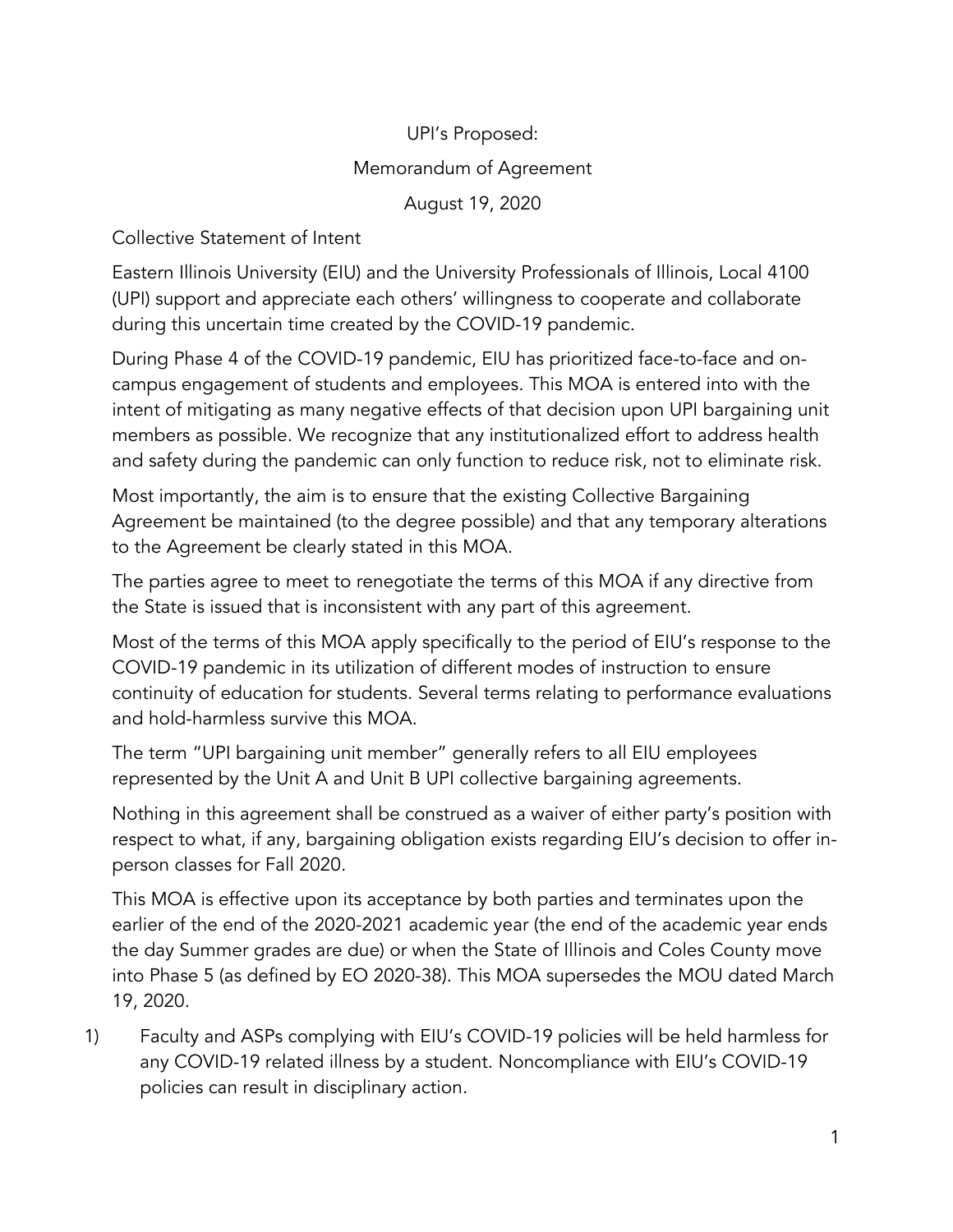- 2) All employees and members of UPI are encouraged to promote public safety and reduce risk by monitoring and instructing compliance with physical distancing and mask guidelines and policies. In extreme situations instructing non-compliant individuals to leave a classroom or campus is appropriate. Such action would not be considered negatively in evaluation for merit or retention decisions.
- 3) Faculty and ASPs with instructional assignments are expected to develop strategies to support students with COVID-related absences. These strategies may include, but are not limited to, narrated powerpoints, audio recordings, streaming video and student note takers.
	- a) EIU will not enter into any additional online program management system(s) and will continue its efforts to ensure a faculty member's intellectual property rights in course content.
	- b) Faculty may use Zoom technology with the assurance that EIU has conducted a legal review and found Zoom to have sufficient privacy practices and technical security measures to comply with FERPA.
	- c) Faculty will not be penalized should inadvertent downloading of malware or viruses occur.
- 4) When possible meetings will be held virtually. All employee on-campus meetings shall allow for remote participation. Meetings include department, organization (i.e., MEI), and governance. For those that are required to comply with the Open Meeting Act, a quorum is still required. An individual does not have to have a COVID-19 accommodation to participate remotely.
- 5) ASPs and Resource Professionals are permitted to work remotely. In cases of tasks that must be completed on campus, ASPs and Resource Professionals may work with their supervisors to collaboratively determine the least risky way to complete those tasks, such as open houses or other events where ASPs and Resource Professionals ordinarily participate. ASPs and Resource Professionals who choose to work on campus may determine which of their tasks may be performed remotely from on-campus locations. The decision (remote or face-to-face) is the employee's, in consultation with the student involved. Any equipment needed for remote meetings from an on-campus location will be provided by EIU.
- 6) ASP employees must agree to any change in job descriptions and annual work plan revisions due to COVID-19. With the exception of temporary work assignments (2 weeks or less), any changes to job description or work plan must be accompanied by a written explanation of which tasks are being removed from the employee's job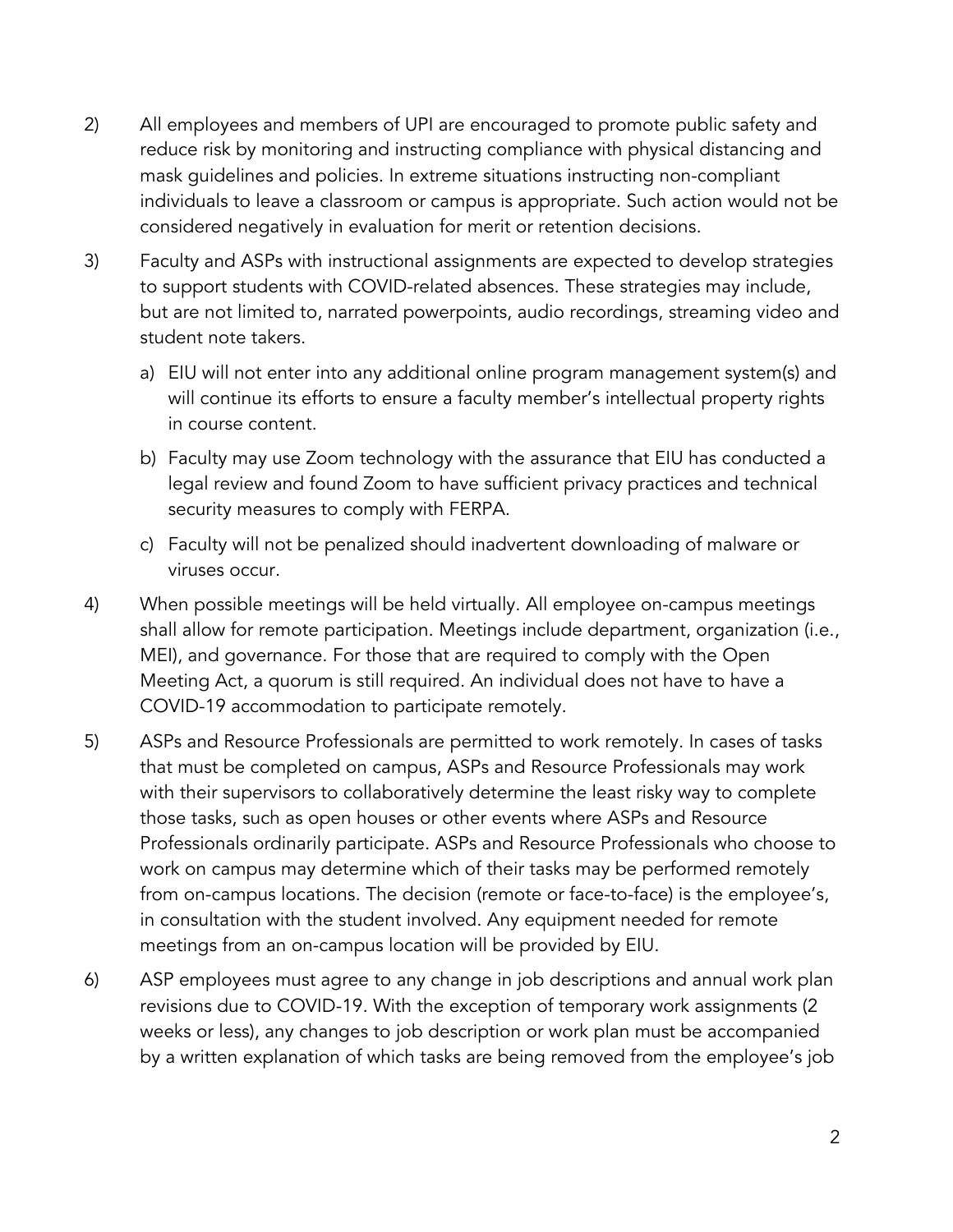expectations in order to make time for the new tasks or by a written statement of how much overload pay the employee will receive for these changes.

- 7) ASP employees who engage in remote work while working on-campus will be held harmless for their decisions regarding remote (versus face-to-face) work but will remain responsible for performance of their work.
- 8) Office hours, independent study meetings, tutorials, independent research project meetings, etc., may be remote even if the faculty member (or ASPs with instructional assignments) and student are both on campus. The decision (remote or face-to-face) is the faculty member's (or ASP's with instructional assignment), in consultation with the student. In the case of lab-based research, studio meetings, etc., the faculty member (or ASP with instructional assignment) will have the final determination of how these activities will occur.
	- a) As appropriate, Faculty and ASPs with instructional assignment are expected to respect and honor student requests to be remote.
- 9) Faculty and ASPs with instructional assignment have primary authority over course content and pedagogy. In situations of site supervision, faculty will have final decision-making authority regarding the nature of their student interactions at offcampus locations (internships, practica, etc.) and the nature of interactions with offcampus organizations and will advise students with primary attention paid to our students' safety and health.
- 10) Faculty, and ASPs with instructional assignment, teaching hybrid are able to determine the appropriate percentage of course content that will be remote and what percentage will be face-to-face with the understanding that courses with 24% or fewer required contact hours face-to-face are generally considered an online course. This MOA recognizes the value of hybrid courses in the current environment as they permit continued face-to-face learning experiences.
	- a) In the event that a student in a face-to-face class tests positive for COVID-19, a faculty member (or ASP with instructional assignment) may be required to temporarily move all face-to-face teaching to remote delivery for a period of two weeks based on guidance provided by the IDPH standard contact tracing protocol.
- 11) In the event that a faculty member (or an ASP with instructional assignment) teaching hybrid or face-to-face tests positive for COVID-19 but is asymptomatic, the instruction will be moved to remote delivery for at least two weeks.
- 12) In the event that a faculty member, or ASP with instructional assignment, teaching hybrid or face-to-face exhibits COVID-19 symptoms (with or without a positive test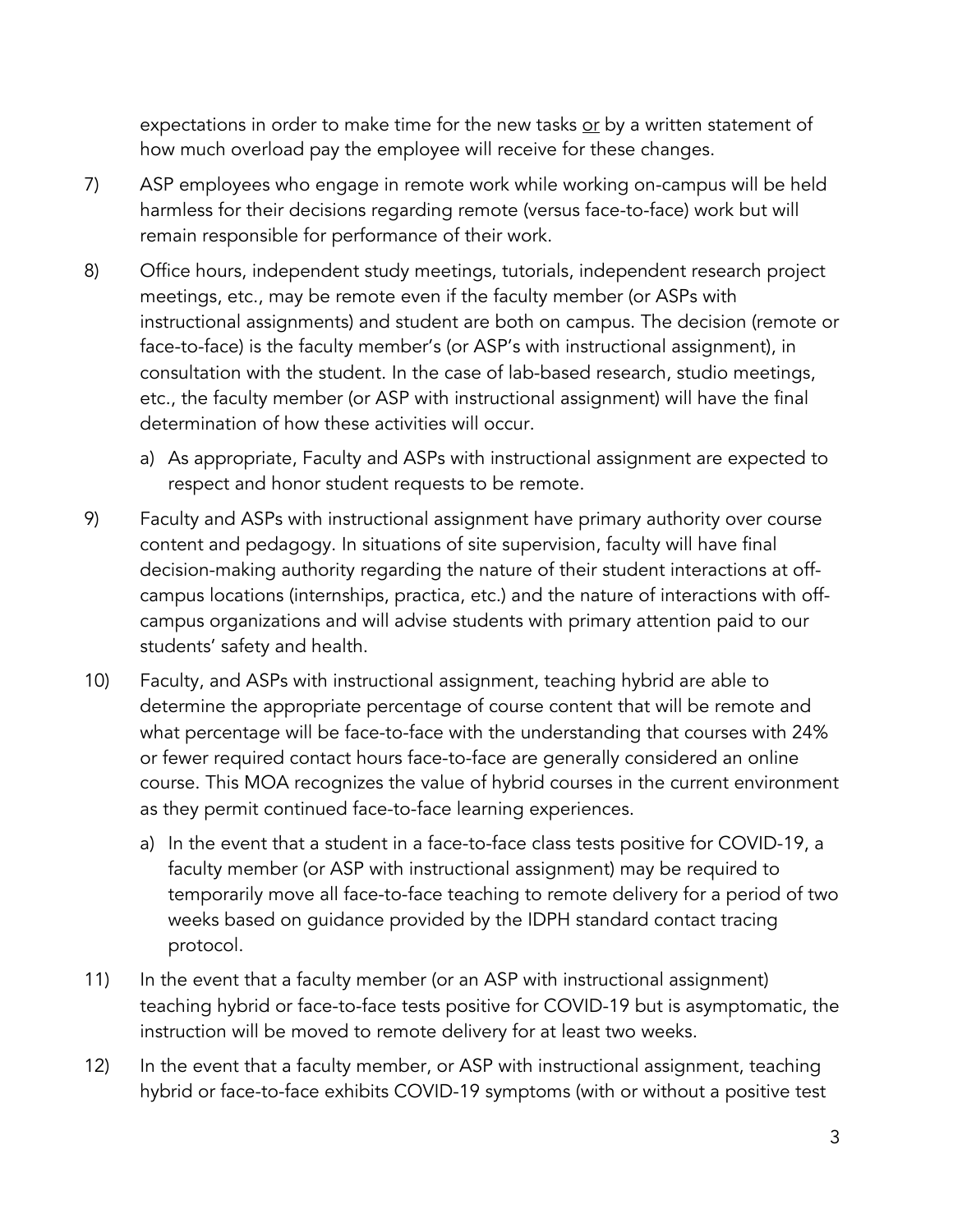result) and another faculty member or faculty members are needed to substitute teach the course, those substitute instructors have the authority to determine what percentage of the substitute instruction will be remote, face-to-face or hybrid. Notwithstanding, substitute instruction for remote courses will continue to be taught remotely.

- 13) Substitute instructors will receive 0.25 CUs for every 1-week of substitute instruction (beyond first two weeks--beginning in Week 3 of a course's substitution). No single substitute assignment (i.e., a single course) can exceed the maximum CU assignment for the original course. COVID-related overages will be exempted from overload maxima. The administration is expected to minimize the amount of substitute work assigned to any single UPI member to a maximum 3 CUs per semester. When and where additional substitute work may be assigned to a single faculty member, the administration via the chair must notify the UPI President and/or designee.
- 14) Delivery of a course remotely—online or hybrid—during the COVID-19 crisis does not constitute instructor or departmental approval of that course for remote delivery in the future.
- 15) Notwithstanding any change in modality resulting from any remote work accommodation or guidance from either Coles County Health Department, Sarah Bush Lincoln, and/or the State of Illinois:
	- a) Any change in teaching modality will be recognized for DACs or evaluation purposes as a new course design.
	- b) All employees who received approval to teach in an online/remote/hybrid modality before Aug. 6, 2020, will retain that approval. Approvals will remain in effect for the duration of this MOA.
	- c) Subject to a request being made to their respective Department Chairs on or before the first scheduled class meeting, pursuant to Article 6.11 (Unit A) and 6.1m (Unit B), EIU hereby allows members teaching courses face-to-face at any level the ability to teach any course remotely or hybrid for Fall 2020. Spring 2021 declarations must occur by December 1, 2020.
- 16) UPI members will be held harmless for any issue arising from failure of networked computing platforms or the university's computing network; this includes but is not limited to an inability to hold virtual/remote class sessions or late grade submissions.
- 17) Student evaluations of instruction will be collected as usual, for accreditation purposes. Inclusion of student evaluation scores for Spring 2020, Summer 2020 and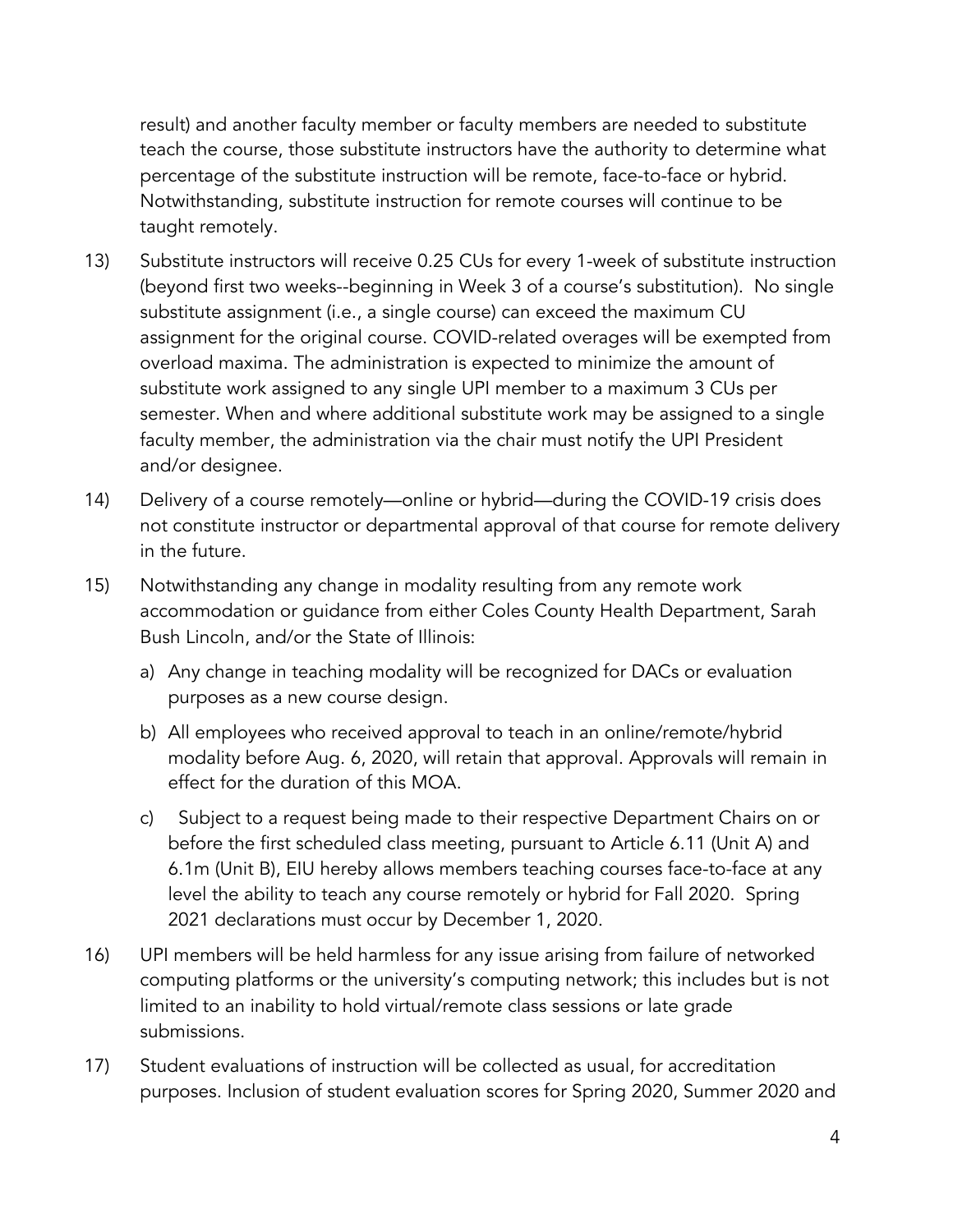Fall 2020 in faculty portfolios will be at the discretion of the faculty member. Faculty members may choose to substitute an average of up to four (4) semesters of student evaluation scores in lieu of the COVID-19 era scores. Any indication that chair or dean evaluations or employee reappointments are influenced by this by this substitution will be treated as inconsistent with the principles of the EIU-UPI agreement, this MOA and the approved DAC.

- 18) Each annually contracted faculty member will be allowed to choose, in consultation with their chair/supervisor, what evaluative materials will be used to determine future employment, merit increases, and PBIs. For example, one Unit B ACF may choose to use Spring and Fall student evaluation scores as usual, while another may choose to substitute an average of up to four (4) semesters of student evaluation scores instead of the scores from Spring 2020, Summer 2020, Fall 2020, and Spring 2021 (if the COVID-19 crisis continues into Spring 2021). Any indication that chair or dean evaluations or employee reappointments are influenced by this by this substitution will be treated as inconsistent with the principles of the EIU-UPI agreement, this MOA and the approved DAC.
- 19) Faculty in departments where DACs specify a particular number of service, research, or creative activities required to achieve a particular evaluative adjective are encouraged to include in their evaluation portfolios statements (with supporting documentation) identifying the ways the COVID-19 semesters affected their service and/or research/creative activity. All evaluative bodies will be strongly urged to give these statements their most careful consideration and to evaluate tenure/promotion portfolios on the basis of the quality, rather than quantity, of the work achieved during this time. We recommend departments with numerical expectations for service, teaching, research and creative activities in their DACs submit revisions by addendum no later than October 1, 2020 to the VPAA.
- 20) For those probationary faculty members whose work has been substantially interfered with because of the COVID-19 pandemic, the probationary period may be extended pursuant to procedures described in Article A10.6.b(4) of the Collective Bargaining Agreement.
- 21) It is strongly recommended that departments with numerical expectations for service, teaching, research and creative activities in their DACs submit revisions by addendum no later than October 1, 2020 to the VPAA.
- 22) Merit based processes (PAI, PBI and merit) allowed in the collective bargaining agreement should be consistent with principles outlined in paragraphs 16-20. Virtual participation in workshops, professional development activities, and campus events will be counted the same as traditional participation.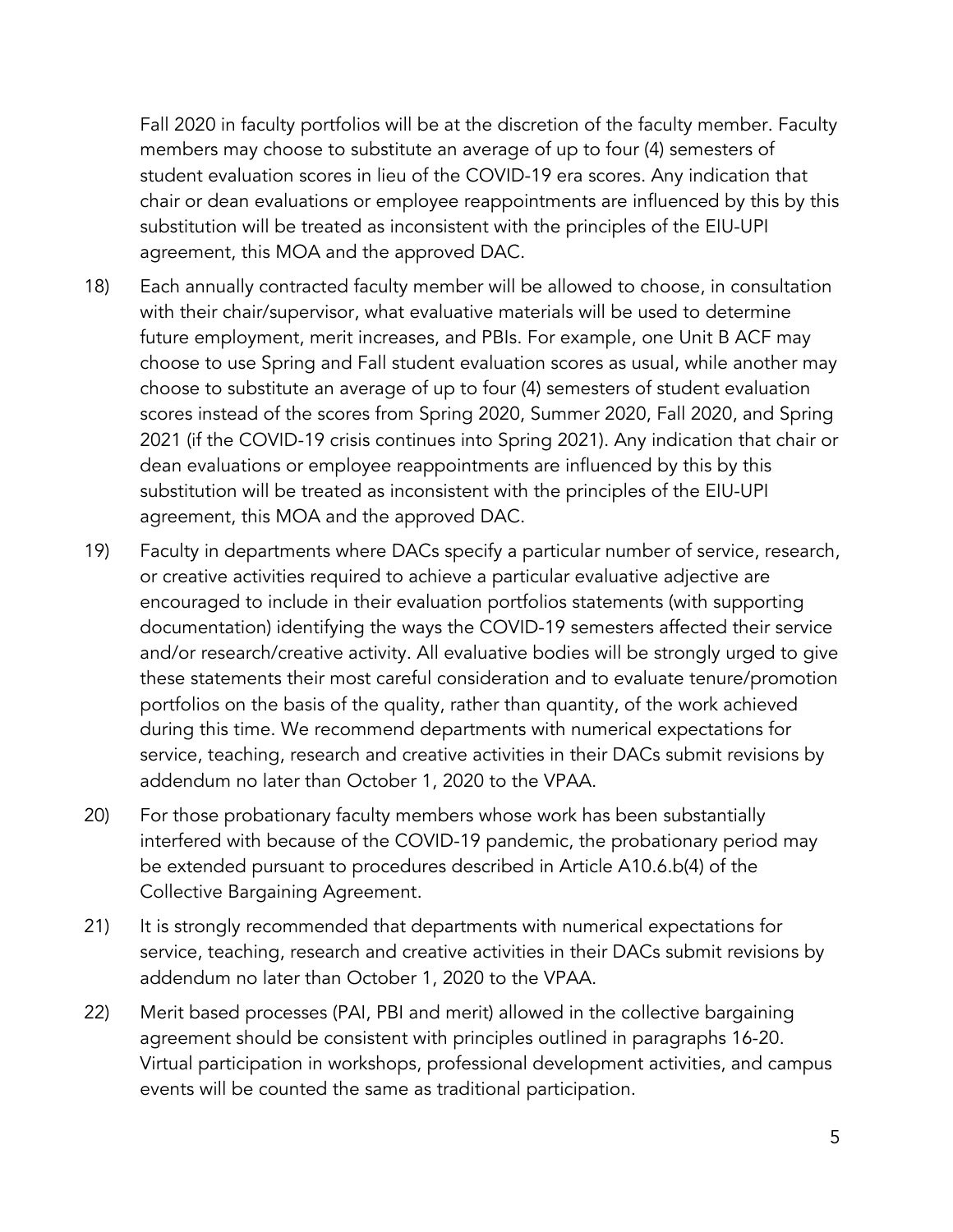- 23) During the defined COVID-19 era, all members have the ability to appeal to the VPAA regarding merit-based decisions and/or evaluations.
- 24) Booth library practices will vary by phases with phase 3 (and summer term) characterized by reduced hours, closed stacks, and no general public access. In phase 4 (Fall 2020), Booth will be compliant with all IBHE guidelines as they relate to limited gatherings and the status of the stack will be based on practices of peer IL institutions. Library practices will vary by phase, at this time, opening stacks is inconsistent with state guidelines and, therefore, will be closed.
- 25) The University commits to having a dynamic dialog with community partners, public health officials and the State to respond to public health needs, and will not solely rely on regional data.
- 26) Entrances and exits of buildings in which students and/or the public are allowed:
	- a) Where possible, the University will designate lobby doors with entrance- only or exit- only options. The University will place spacing markers in lobbies and circulation-flow markers in high-traffic areas. The University reserves the right to alter or re-designate signage as necessary.
- 27) In buildings with multiple stairways, where possible, the University will designate stairwells as up- only or down- only (except in the event of building emergencies). The University reserves the right to alter or re-designate signage as necessary. Students or employees in violation will be reminded of public health guidance on this matter.
- 28) The University will operate elevators at reduced capacity. Maximum capacity will be posted by each elevator bank.
- 29) The University agrees to purchase and install HEPA air filtration units for the classrooms. Delivery expected to occur on or about 8/24/20. Classrooms in which face-to-face and hybrid learning is scheduled will be prioritized. Windows may be open in classrooms, regardless of heating/cooling settings, when possible.
- 30) Faculty leading educational experiences in laboratories and studios may also determine that participation may require additional PPE such as face shields, goggles and gloves.
- 31) Pursuant with IBHE and public health guidance, appropriate facilities and public spaces will receive daily cleanings and/or disinfection.
- 32) The University will install hand sanitizing stations within view of entry points of buildings and large common areas such as dining halls and eating spaces, Booth Library, gymnasiums, the Rec Center, and Residence Hall common rooms.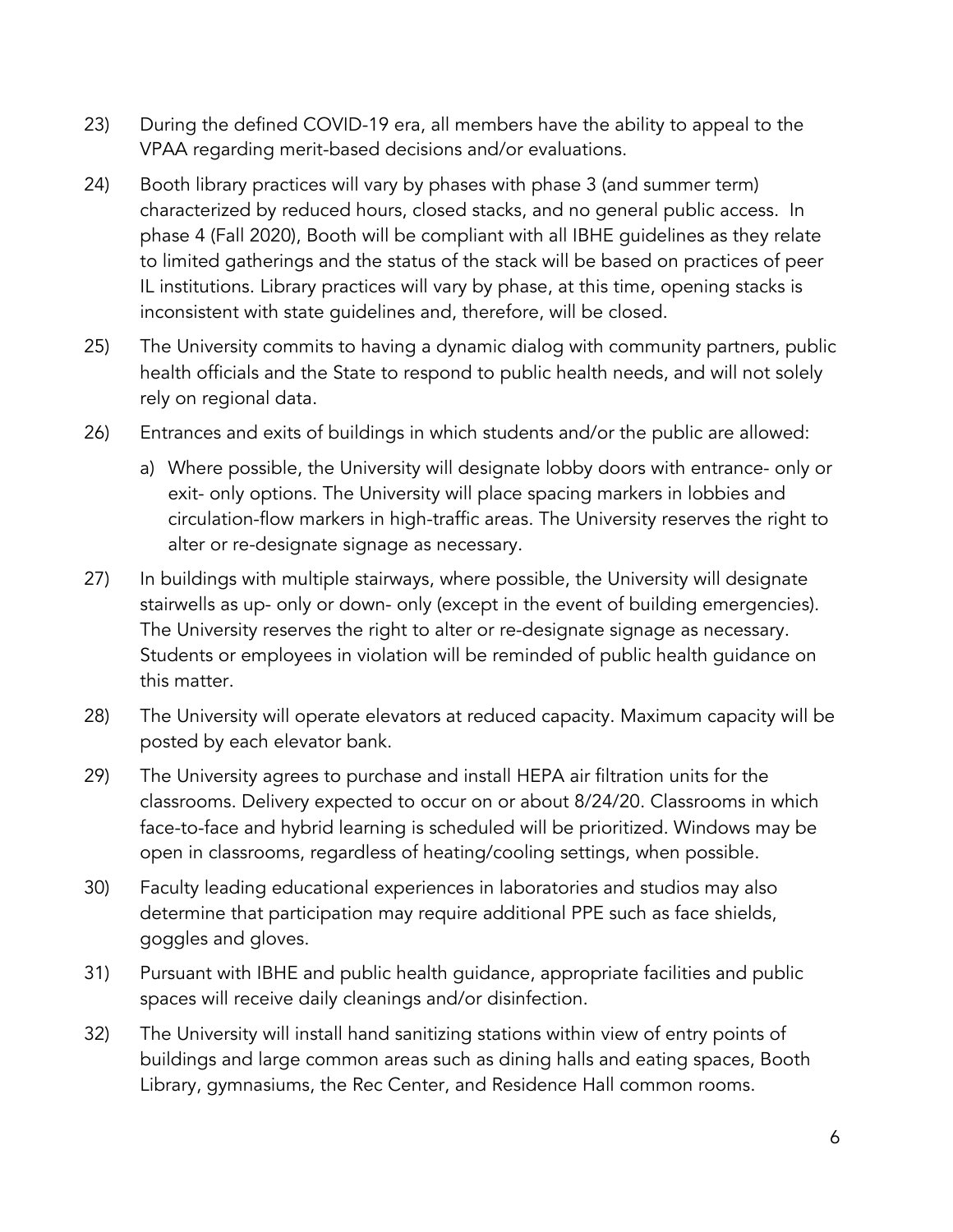- 33) Where appropriate, Departments will institute sanitizing protocols for the checkout and return of instructional equipment.
- 34) EIU will make reasonable efforts to maintain a sufficient supply of disposable masks for faculty/ASPs with instructional assignments who are teaching face-to-face to take with them to class to hand out to anyone without one.
- 35) If a faculty member has a concern about the safety of an assigned classroom, they should contact their chair and determine if the room is compliant with this MOA. If not, the faculty member may request a room change.
- 36) On August 18, 2020, EIU released a temporary Flexible Work Schedule policy to help employees navigate the dual responsibility of employee/caregiver during work-time hours. In situations in which the temporary Flexible Work Schedule may not be fully appropriate, individuals should contact their UPI representative who will follow-up with administration.
- 37) EIU will continue to utilize its best efforts to secure a vendor to perform COVID-19 surveillance testing on campus, with targeted start to occur within five weeks. In the short-term, EIU will utilize Sarah Bush Lincoln's services for surveillance testing to the greatest extent possible.
- 38) UPI members are urged to contact the office of Academic Affairs with any health and safety issues raised by the Union.
- 39) The parties agree to select an arbitrator within fourteen (14) days of acceptance of this agreement to resolve disputes that arise under this agreement that directly implicate the health and safety of the employees covered by the agreement. If a dispute arises under this agreement that directly implicates the health and safety of a bargaining unit member, the President of the EIU Chapter and the Provost, or his designee, will meet within 24 hours upon written notice of such dispute in an attempt to resolve the dispute. If the Chapter President and the Provost, or his designee, cannot resolve the dispute, the parties agree to immediately submit the dispute to the agreed arbitrator for resolution. The arbitrator's decision shall be final and binding. The parties further agree that during such expedited arbitration process the Union will not seek to enjoin the University regarding the issue in dispute.
- 40) If it is believed an MOA is required for any part of the 2021-2022 academic year, the parties will convene in early summer, 2021, to begin discussions in good faith with the goal of reaching agreement on an MOA.